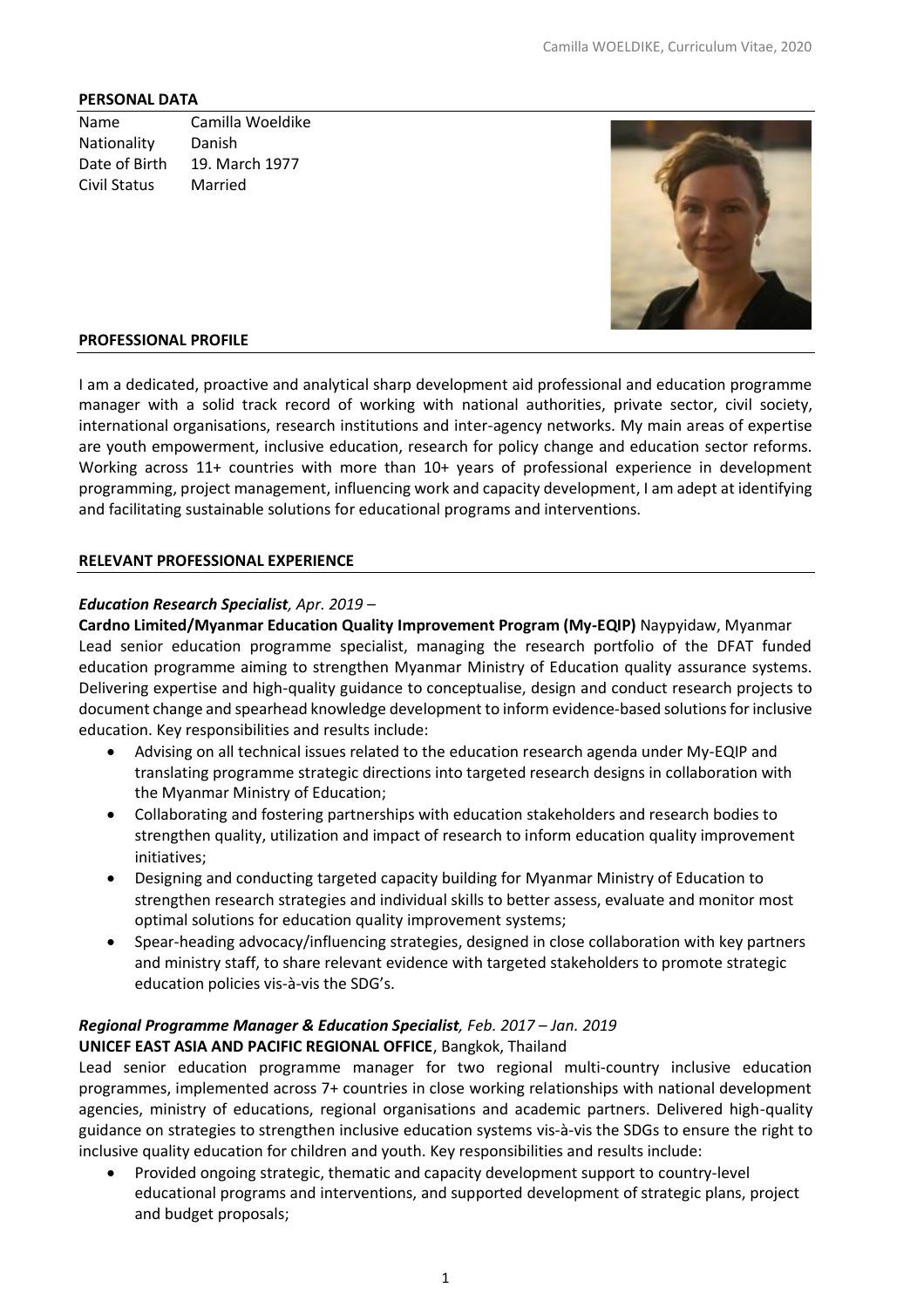- Delivered internal technical guidance to inform education strategies at the senior management level, contributing to a strong knowledge management and learning environment;
- Ensured application of a gender lens within regional and national learning programming, advocating strategies to promote universal access to safe, inclusive quality education for all;
- Oversaw a programme portfolio amounting to USD 2.5 million per year, ensuring the availability of technical experts to ensure timely support throughout all stages of programming;
- Strengthened organisational advocacy efforts and topic-related influencing through engagement with various development sector working groups, among others actively engaged with the Global Alliance to Monitor Learning; played a key role in the Regional Thematic Working Group on Education 2030+ to support implementation of the SDG4 agenda and contributed with regional insights to the Global Partnership for Education (GPE) financing and funding framework.

# *Senior Consultant, Multi-Country Education Programme Manager, Jan. 2014 – Dec. 2016* **UNICEF EAST ASIA AND PACIFIC REGIONAL OFFICE**, Bangkok, Thailand

Delivered strategic guidance and built capacity with government partners, stakeholders and UNICEF Country Office colleagues to strengthen understanding and advocacy on inclusive quality education and gender-based violence. Successfully managed the regional implementation of the Out-of-School Children Initiative (OOSCI) implemented across 11 countries and led and coordinated the regional multi-stakeholder network for UN Girls' Education Initiative (UNGEI). Key responsibilities and results include:

- Designed, managed and supported the implementation of the Out-of-School Children Initiative (OOSCI), co-lead with UNESCO, in 11 East Asian countries, using results-based planning terminology and methodology (RBM), to identify children who are excluded from education, and why;
- Led and coordinated the regional multi-stakeholder network, United Nations Girls Education Initiative (UNGEI), including more than 10 regional and international development organisations and networks, established to spearhead learning and innovation on girls' education and gender equality, resulting in long-term collaborative relations with partners such as UN Women, UNFPA, UNiTE, P4P, ESCAP, UNESCO, ASPBAE, Action Aid, Plan International;
- Provided strategic and thematic support on gender in education, such as: a) gender mainstreaming in education through strong gender analysis; b) led and coordinated the implementation and monitoring of the SRGBV working group; c) led efforts in introducing new research and initiatives on the relationship between gender and MLE, ECD and violence in schools;
- Played a leading role in several development sector working groups such as the Regional Working Group on Out of School Children & Youth and the UNiTE Working Group, delivering key results and advocacy messages for increased awareness of children and young people's safety, empowerment and right to education;

# *Programme & Planning Consultant,* Jun. 2013 – Dec. 2013

# **UNICEF LAO PDR**, Vientiane

Conducted desk review and consultations to strengthen and improve cross-sectoral programme management procedures using a results-based management approach, resulting in innovative solutions for strategic planning, risk assessment, knowledge utilization and advocacy optimization. Key responsibilities and results include:

- Acted as Chief of Communication Officer in Charge (OIC) and liaised with other section chiefs in the daily coordination of work including completion of several communication products and outreach campaigns;
- Contributed to the strategic discussion on the planning and prioritization of country programs and projects, focusing on alignment with UNICEF's Strategic Plans and Country Programme to foster inter-sectoral linkages and ensure harmonization of programs/projects across UNICEF sectors;
- Engaged with senior management to identify and explore emerging national trends with particular relevance to identify gaps, strengths and weaknesses in programme management;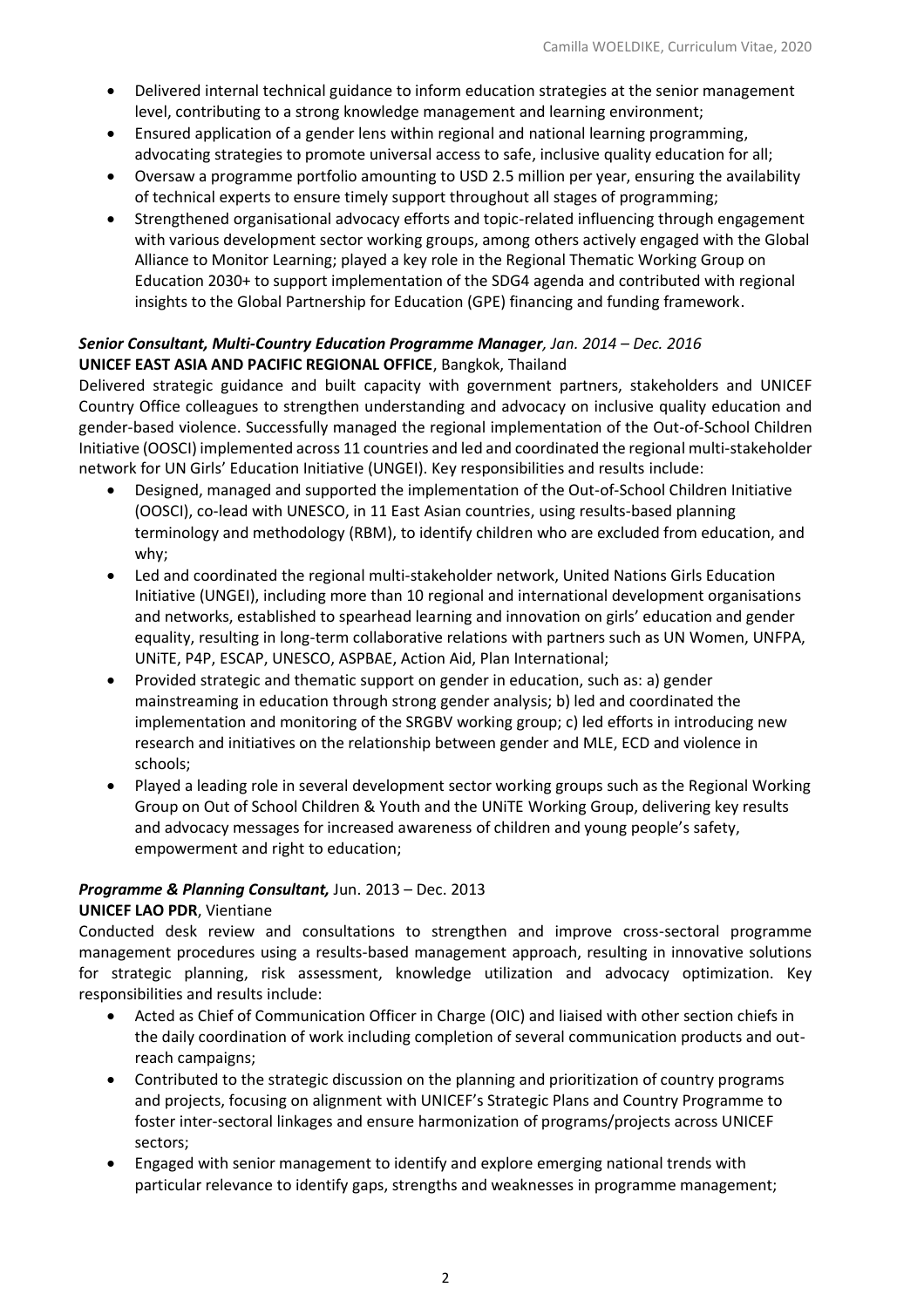# *Research & Programme Consultant,* Aug. 2012 – Dec. 2012 **UNICEF EAPRO, COMMUNICATION SECTION**, Bangkok, Thailand

Developed policy papers on national policies and laws on digital safety in the optic of the Convention on the Rights of the Child (CRC), assessing the readiness and feasibility of adapting the global 'Digital Safety and Citizenship' project to East Asia and Pacific region, implemented in collaboration with Berkeley University. Key responsibilities and results include:

- Conducted desk review of initiatives and organisations in the region that deals with digital aspects of children and adolescents wellbeing, education and rights to assess relevance of a coherent regional approach under UNICEF EAPRO for a cross-sectoral child online safety programme;
- Conducted semi-structured qualitative interviews and developed country briefs on best practices and lessons learned from selected country offices about children and adolescents' digital safety and education programming;
- Developed a situational analysis and report with recommendations for project implementation in a cross-country, regional context including approaches for optimizing key results and areas of interest to maximise impact.

# *Policy & Awareness Manager*, Aug. 2011 – Jun. 2012

# **EU SAFER INTERNET PROGRAMME, MINISTRY OF CULTURE**, Denmark

Acted as policy advisor on children and young peoples' use of digital media, conducting policy advocacy and public outreach to raise the profile of the Safer Internet Centre. Built and strengthened strategic partnerships with representatives from the government, academia, the industry and NGOs. Key responsibilities and results include:

- Provided technical advice and integrated Internet Governance/CRC issues in the general child online safety approach, produced and held presentations on the importance of digital youth empowerment and challenges of preserving children's rights to privacy, protection and access to information;
- Built and consolidated partnerships with representatives from the Government, Academia, the industry and NGOs resulting in a national stakeholder network of more than 37 organisations, aiming to improve evidence on children and adolescents' digital consumption and to introduce best and cutting-edge practices on emerging issues;
- Managed the EU programme resources (financial, administrative and other assets) confirming compliance with donor commitments and prepared regular programme reports.

# *Programme Officer, Jan. 2010 – Jul. 2011*

# **EU SAFER INTERNET PROGRAMME, MINISTRY OF CULTURE**, Denmark

Provided experts guidance on children and adolescents digital rights, led advocacy initiatives and coordinated Safer Internet Centre, ensuring timely and high-quality programme outputs.

## *Programme Assistant*, Jan. 2007 – Jun. 2009

## **MEDIA COUNCIL FOR CHILDREN, MINISTRY OF CULTURE,** Denmark

Responsible for developing political analysis and recommendations on strategic trends in knowledge, attitudes and practices related to children and digital media.

# *Communication Coordinator*, Jan. 2004 – Jul. 2007

## **THE NIELSEN COMPANY**, Denmark

Worked on a strategic level to define and structure the company's communication procedures and adapted international research and communication campaigns to local context for maximum communication impact and outreach.